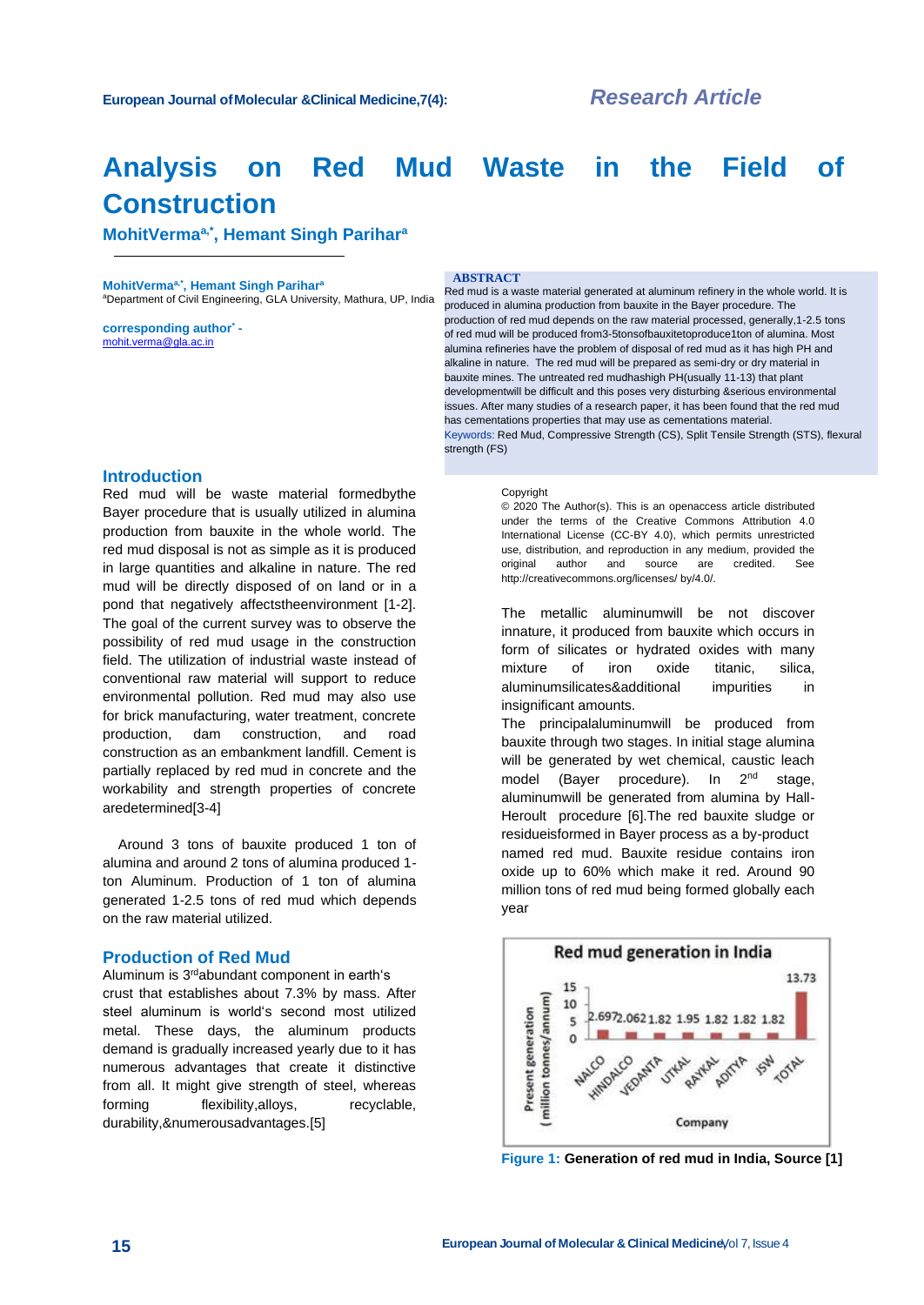|                           | Mine           | productionReserves( |                        |  |  |
|---------------------------|----------------|---------------------|------------------------|--|--|
|                           | $(X10^6$ tons) |                     | X10 <sup>6</sup> tons) |  |  |
| Country                   | 2013           | 2014                |                        |  |  |
| Australia                 | 81.1           | 81.0                | 6.50                   |  |  |
| <b>Brazil</b>             | 32.5           | 32.5                | 2.60                   |  |  |
| China                     | 46.0           | 47.0                | 0.83                   |  |  |
| Greece                    | 2.1            | 2.1                 | 0.60                   |  |  |
| Guinea                    | 18.8           | 19.3                | 7.40                   |  |  |
| Guyana                    | 1.71           | 1.8                 | 0.85                   |  |  |
| India                     | 15.4           | 19.0                | 0.54                   |  |  |
| Indonesia <sub>55.7</sub> |                | 0.5                 | 1.00                   |  |  |
| Jamaica                   | 9.44           | 9.8                 | 2.00                   |  |  |
| Kazakhst 5.44<br>an       |                | 5.5                 | 0.16                   |  |  |
| Russia                    | 5.32           | 5.3                 | 0.20                   |  |  |
| Suriname 2.7              |                | 2.7                 | 0.58                   |  |  |
| Venezuell<br>а            | 2.16           | 2.20                | 0.32                   |  |  |
| Vietnam                   | 0.25           | 1.00                | 2.10                   |  |  |
| Other                     | 4.57           | 4.76                | 2.40                   |  |  |
| World<br>total            | 283.00         | 234.0               | 28.00                  |  |  |

**Table 1: Bauxite Production in different countries, Source [1]**

#### **Properties of Red Mud**

The physical properties of red mud shown in below table

Table 2:Red mud's physical properties, Source [2]

| <b>Property</b>  | Value                         |
|------------------|-------------------------------|
| <b>Fineness</b>  | 1000-3000 cm <sup>-/</sup> gm |
| н                | 10.5 to 12.5 (Alkaline)       |
| Specific gravity | 2.51                          |

#### **The Chemical properties of red mud**

The chemical properties of red mud have represented in Table 1. The red mud has no cementations properties; however, whereas mixed with water &cement it displays cementations properties. The silica presence enhances strength properties of red mud.

# **Table 3: Red mud chemical composition, Source [3]**

| Composition      | Percentage         |
|------------------|--------------------|
| Fe2O3            | $30\% - 60\%$      |
| <b>Na2O</b>      | 2% - 10%           |
| SiO <sub>2</sub> | 10% - 20%          |
| TiO <sub>2</sub> | <b>Trace - 25%</b> |
| AI2O3            | 10% - 20%          |
| CaO              | $2\% - 8\%$        |

**Table 4: Indian red muds chemical composition, Source [3]**

| Company      | Al             | F    | S              | т        | Na      | C       | LOI %     |
|--------------|----------------|------|----------------|----------|---------|---------|-----------|
|              | $\overline{c}$ | e    | L              | ı        | 20      | a       |           |
|              | O              | 2    | O              | O        | %       | O       |           |
|              | 3              | O    | $\mathfrak{p}$ | 2        |         | ℅       |           |
|              | %              | 3    | ℅              | %        |         |         |           |
|              |                | $\%$ |                |          |         |         |           |
| HINDALCO,    | $19-$          | 44-  | $5 - 7$        | $17 -$   | $3 - 4$ | $1 - 2$ | $12 - 14$ |
| Muri         | 21             | 46   |                | 19       |         |         |           |
| BALCO, Korba | 18-            | 35-  | $6 - 7$        | $17 -$   | $5-6$   | $2 - 3$ | $11 - 14$ |
|              | 21             | 37   |                | 19       |         |         |           |
| NALCO,       | 18-            | 40-  | $12 -$         | $3 - 4$  | $4 - 5$ | $1-3$   | $11 - 15$ |
| Metturdam    | 22             | 46   | 16             |          |         |         |           |
| HINDALCO,    | $17 -$         | 35-  | $7-9$          | $14 -$   | $5-6$   | $3-5$   | $10 - 12$ |
| Renukoot     | 19             | 36   |                | 16       |         |         |           |
| NALCO.       | $17 -$         | 48-  | $4-6$          | $3 - 4$  | $3-5$   | $1 - 2$ | $10 - 14$ |
| Damonjodi    | 20             | 54   |                |          |         |         |           |
| HINDALCO,    | 17-            | 44-  | $7-9$          | $8 - 11$ | $3-5$   | $1-3$   | $10 - 14$ |
| Belgum       | 20             | 47   |                |          |         |         |           |

# **Literature Survey**

MahinSha O B and his companions studied on RED MUD CONCRETE. In this research work,incomplete replacement of Portland cement by red mud is carried out 5% to 25% of Portland cement at an interval of 5% in concrete. The concrete workability increments with incrementing the percent of red mud and 20% partial cement replacement by red mud aretheoptimum dose, Source [7-8].

Mr. Ramesh R.Rathod and his companions studied on an assessment of Red Mud Concreteproperties. Portland cement's partial replacement was carried out up to 40 % Red Mud by cement weight at an interval of 5% [9-10]. Strength properties are evaluated by performing CS and STS tests on a concrete cast for each replacement after curing of 28 days. CS and STS of concrete decrease as an increase in red mud content, 25% cement replacement by red mud is the optimum percentage at this replacement outcomeshavenearly equal to outcomes of controlled concrete, Source [11-12].

Companions studied on finding Optimum Possibility of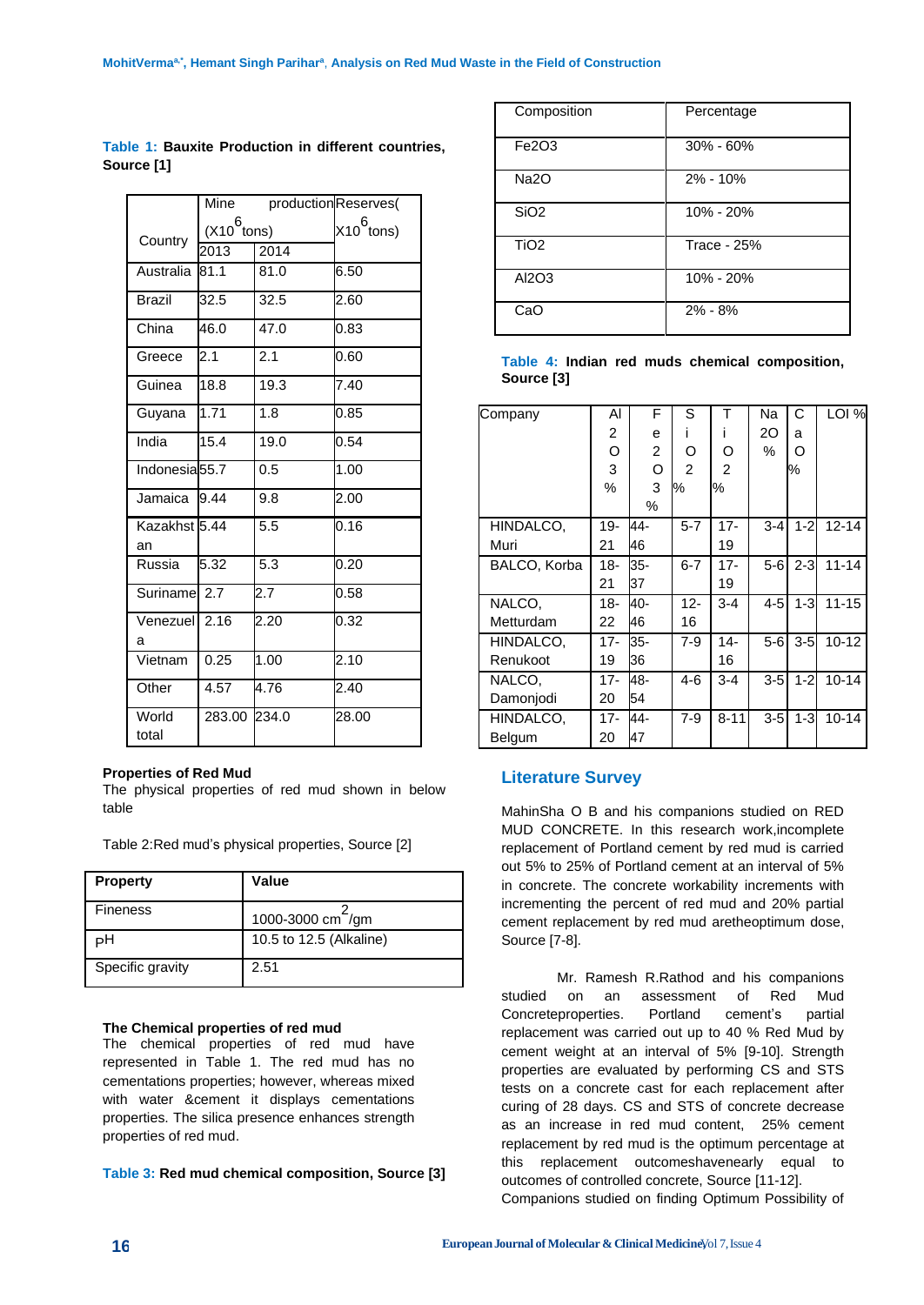partial replacement of cement by red mud in concrete[13]. The objective of the research will be to discover the probability of partial replacement of Portland cement by red mud in concrete and assessing its CS & STS. This survey studies the red mud effect on hardened concreteproperties&contrastswith conventional concrete. The test result shows that 15% of cement might be replaced by red mud beyond that CS, STS, & FS start decreasing [14].

# **Experimental work**

The goal of present survey will be to calculate red mud utilization in construction. The numerous simulation works are carried out to investigate the workability and strength factors of red mud concrete generated by replacing cement with red mud. The materials like cement, red mud, lime, coarse aggregate, superplasticizers, &fine aggregatehavebeen utilized in investigational work. The materials have composed&properties of the material have been surveyed as per standards stated in IS codes. Mix design is done for several concrete grades as per IS 10262:2009. The cubes and cylinders were casted and various tests like compaction factor & slump cone examinationare utilized to find out workability and Compression tests, Split Tensile Test and Flexural Test are used to discover strength properties. The exampleshavetested at 7 and 28 days age of diverse proportions of red mud with or without hydrated lime.

#### **Result and Discussion**

The following are the results of various experimental works carried out on red mud concrete. The chemical composition and characteristics of red mud arevarying according to place. So that there is variation in test results.







## **Figure 4: Results of Slump cone test, Source [2]**



## **Figure 5: Results of FS test result, Source [2]**



#### **Figure 6: Results of STS, Source [2]**



**Figure 7: Results of CS, Source [2]**

# **Conclusion**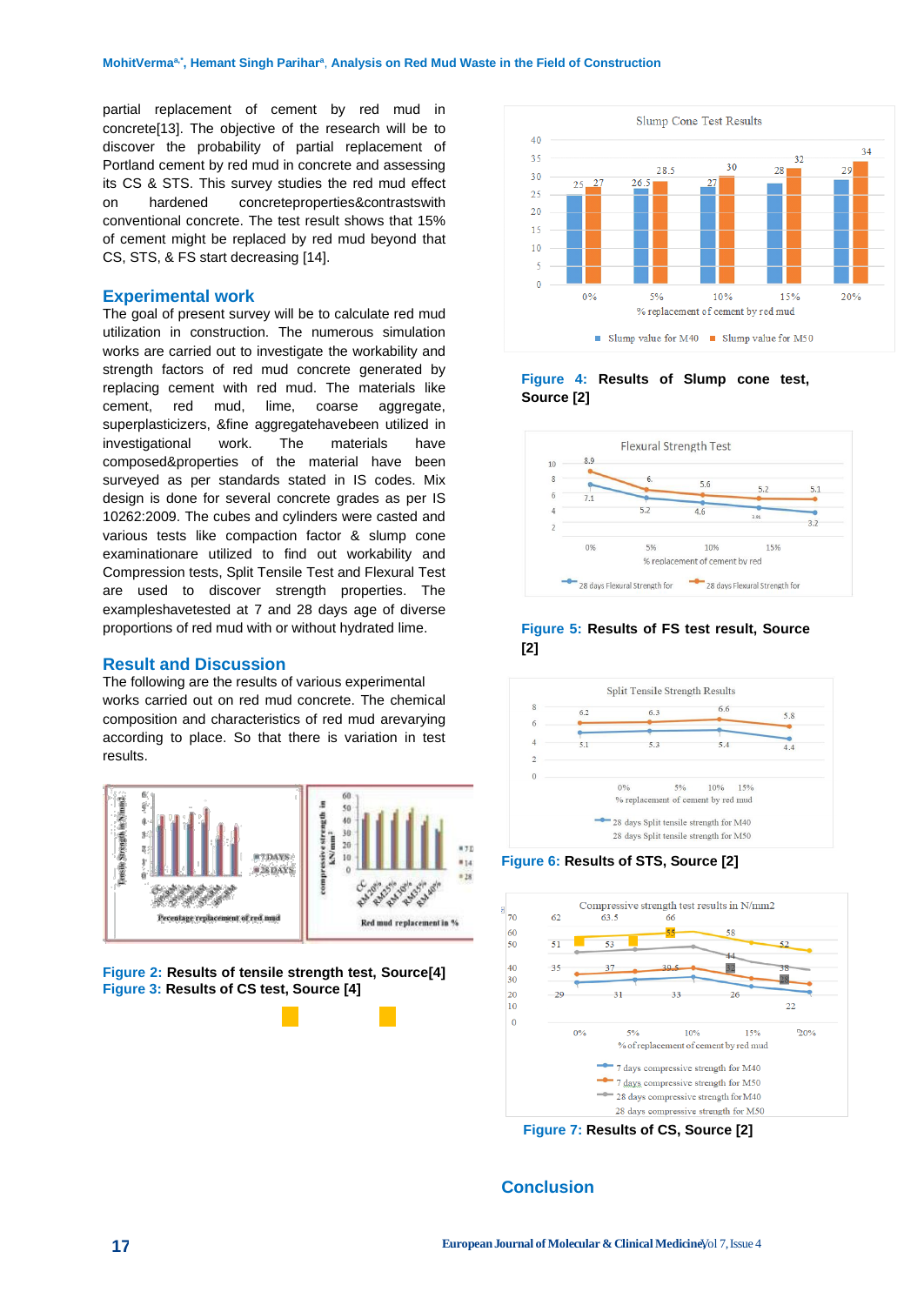From this review the subsequent conclusions are: The slump value will be incrementedwithenhance red mud percentage in concrete. Because to enhance in red mud leads to a reductioninthe number of cement outcomes in increment in concrete workability.

For a good grade of bauxite, the strength properties of concrete increased as an increase in red mud percentage. But for a lower grade of bauxite strength properties are increased up to 10 % replacement.

# **Future Scope**

The review will help to discover the effect of addition and cement replacement by industrial waste which provides reuse of industrial waste in concrete mix and helps in reducing the amount of industrial waste for disposal. It also helps in producing cheap concrete.

# **References**

- 1. Sucharita Patel and B.K. Pal, Current Status of an Industrial Waste: Red Mudan Overview, IJLTEMAS, ISSN 2278 – 2540, Volume IV, Issue VIII, August2015.
- 2. A Kumar, K Sharma, AR Dixit [A review of the](javascript:void(0))  [mechanical and thermal properties](javascript:void(0)) of graphene [and its hybrid polymer nanocomposites for](javascript:void(0))  [structural applications,](javascript:void(0)) Journal of materials science 54 (8), 5992-6026.
- 3. P. SyamSai and ChandanaSukesh, Strength Properties Of Concrete By Using Red Mud As A Replacement Of Cement With Hydrated Lime, International Journal of Civil Engineering and Technology (IJCIET), Volume 8, Issue 3, March 2017, pp.38–49.
- 4. K Sharma, M Shukla, [Three-phase carbon fiber](javascript:void(0))  [amine-functionalized carbon nanotubes epoxy](javascript:void(0))  [composite: processing, characterization, and](javascript:void(0))  [multiscale modeling,](javascript:void(0)) Journal of Nanomaterials 2014
- 5. Ramesh R. Rathod, NageshT.Suryawanshi,Pravin D. MemadeEvaluation of the properties of Red Mud Concrete, IOSR Journal of Mechanical and Civil Engineering (IOSR-JMCE)ISSN: 2278-1684,PP: 31-34
- 6. K Sharma, KS Kaushalyayan, M Shukla, [Pull-out](javascript:void(0))  [simulations of interfacial properties of amine](javascript:void(0))[functionalized multi-walled carbon nanotube epoxy](javascript:void(0))  [composites,](javascript:void(0)) Computational Materials Science 99, 232-241
- 7. MahinSha O B, Remya C P, Salja P A, Shifal KS, RED MUD CONCRETE, International Research Journal of Engineering and Technology(IRJET)e-ISSN: 2395 0056Volume: 03 Issue:04|April-2016.
- 8. A Yadav, A Kumar, PK Singh, K Sharma, [Glass](javascript:void(0))

[transition temperature of functionalized graphene](javascript:void(0))  [epoxy composites using molecular dynamics](javascript:void(0))  [simulation,](javascript:void(0)) Integrated Ferroelectrics 186 (1), 106- 114

- 9. Ramesh R.Rathod, Nagesh.Suryawanshi, Pravin D. Memade , Evaluation of the properties of Red Mud Concrete, IOSR Journal of Mechanical and Civil Engineering (IOSR-JMCE), ISSN: 2278-1684, PP:31-34.
- 10. PK Singh, K Sharma, A Kumar, M Shukla, [Effects](javascript:void(0))  [of functionalization on the mechanical properties of](javascript:void(0))  [multiwalled carbon nanotubes: A](javascript:void(0)) molecular [dynamics approach,](javascript:void(0)) Journal of Composite Materials 51 (5), 671-680
- 11. P.Ashok,M.P.Sureshkumar, Experimental Studies On Concrete Utilising Red Mud As A Partial Replacement Of Cement With Hydrated Lime" IOSR-JMCE20] e-ISSN: 22781684, p-ISSN: 2320- 334XPP01-10.
- 12. PK Singh, K Sharma, [Mechanical and](javascript:void(0))  [Viscoelastic Properties of In-situ Amine](javascript:void(0))  [Functionalized Multiple Layer](javascript:void(0))  [Graphene/epoxy Nanocomposites,](javascript:void(0)) Current Nanoscience 14 (3), 252-262
- 13. Sawant.A.B, Kumthekar.M.B, SawantS.G, ―Utilization of Neutralized Red Mud (Industrial Waste) in Concrete, ‖ International Journal of Inventive Engineering and Sciences (IJIES) ISSN: 2319–9598, Volume-1, pp 9-13,2013
- 14. Singh PK, & Sharma K, Molecular Dynamics Simulation of Glass Transition Behaviour of Polymer-based Nanocomposites, Journal of Scientific & Industrial Research, 77 (10) (2018) 592-59